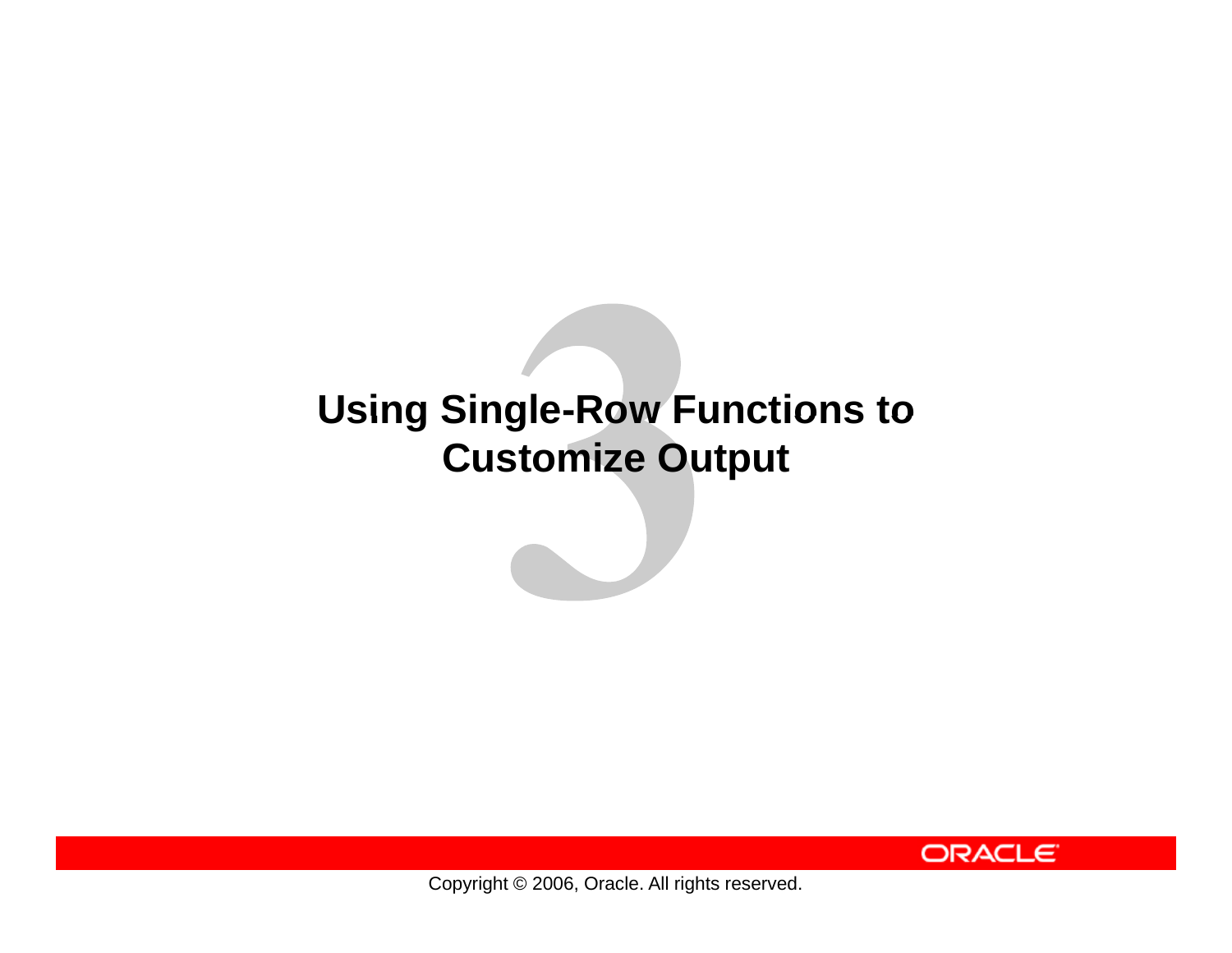# **Objectives**

**After completing this lesson you should be able to do this lesson, the following:**

- $\bullet$  **Describe various types of functions that are available in SQL**
- $\bullet$  **Use character, number, and date functions in SELECT statements**
- **Describe the use of conversion functions**

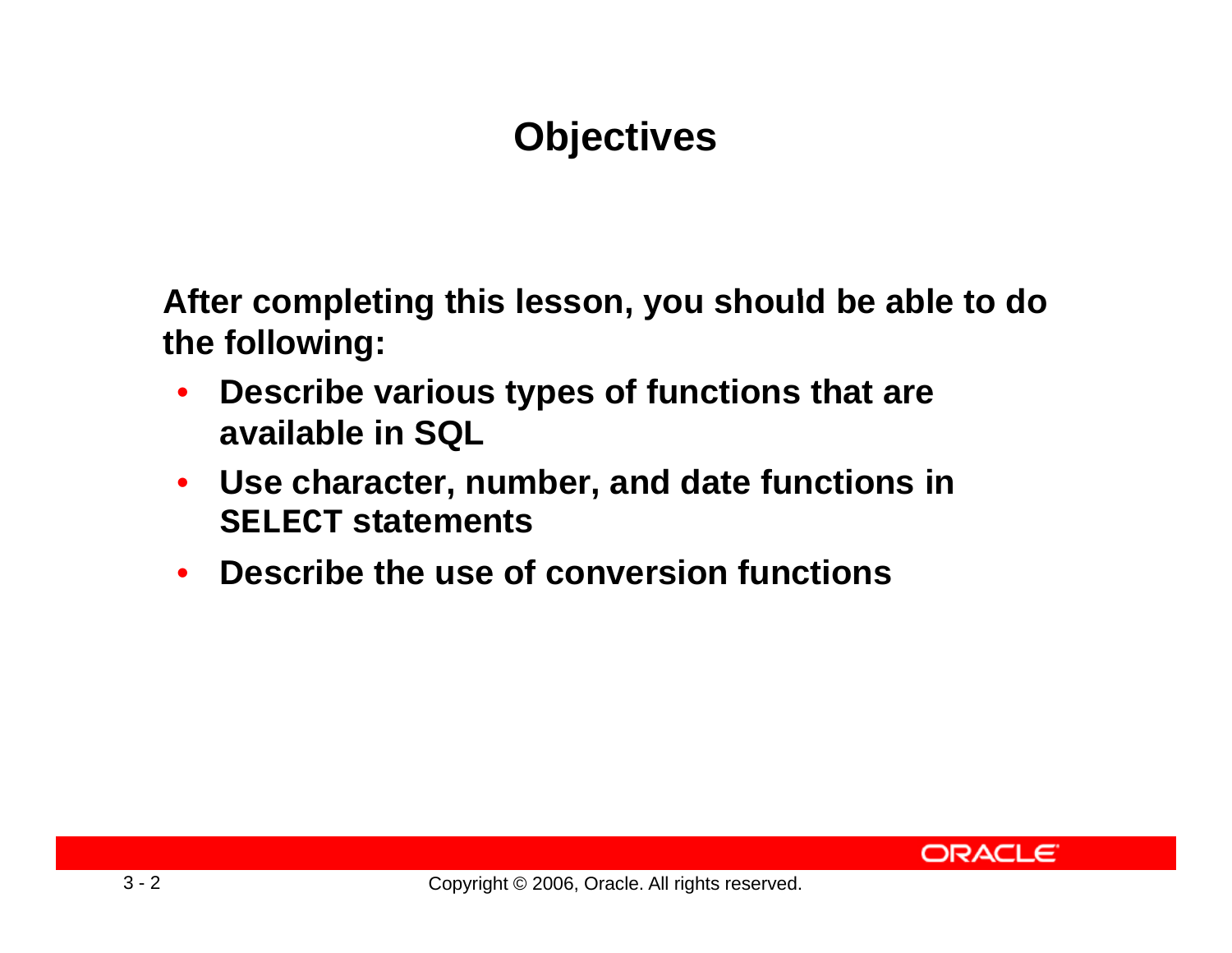## **SQL Functions**

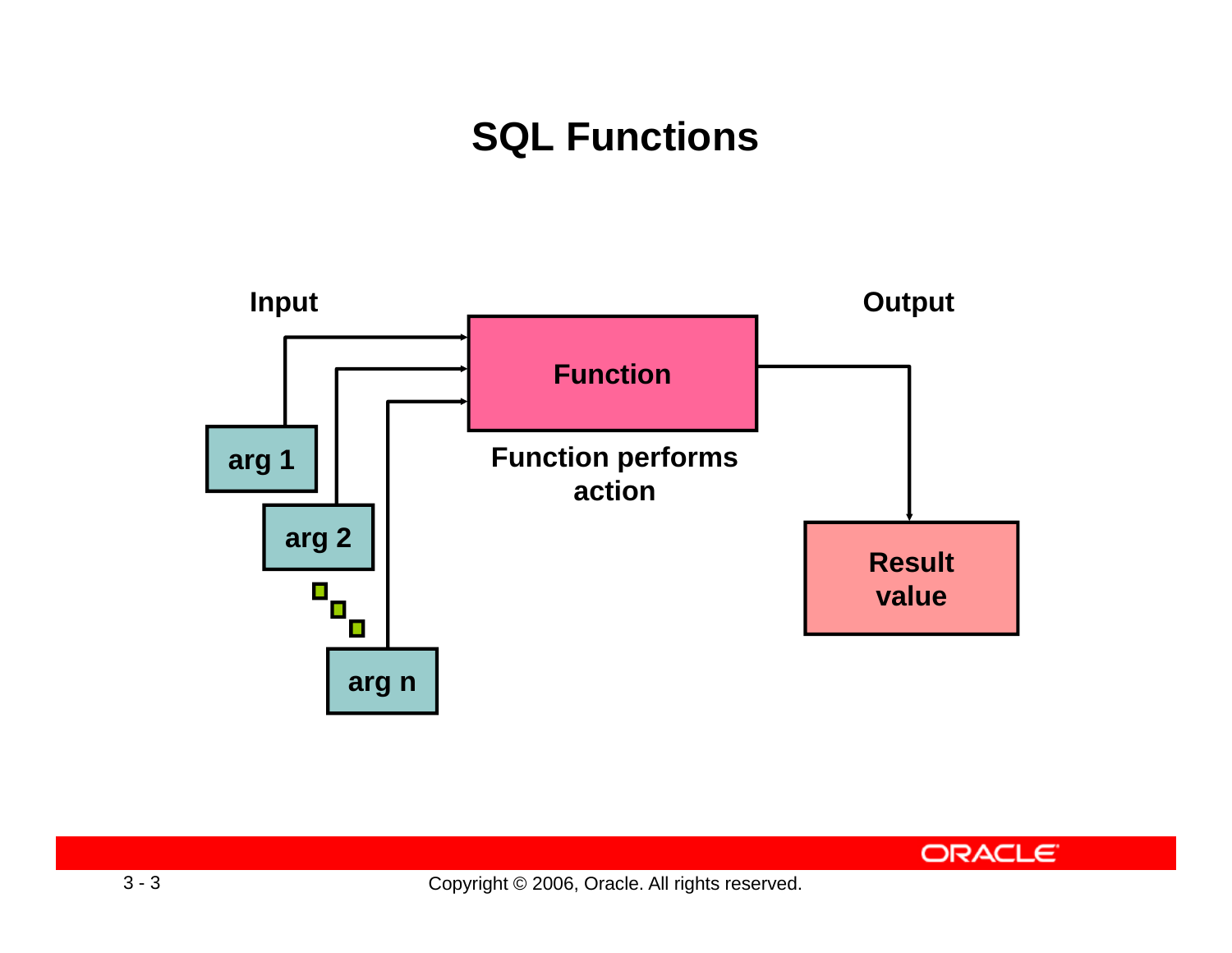## **Two Types of SQL Functions**

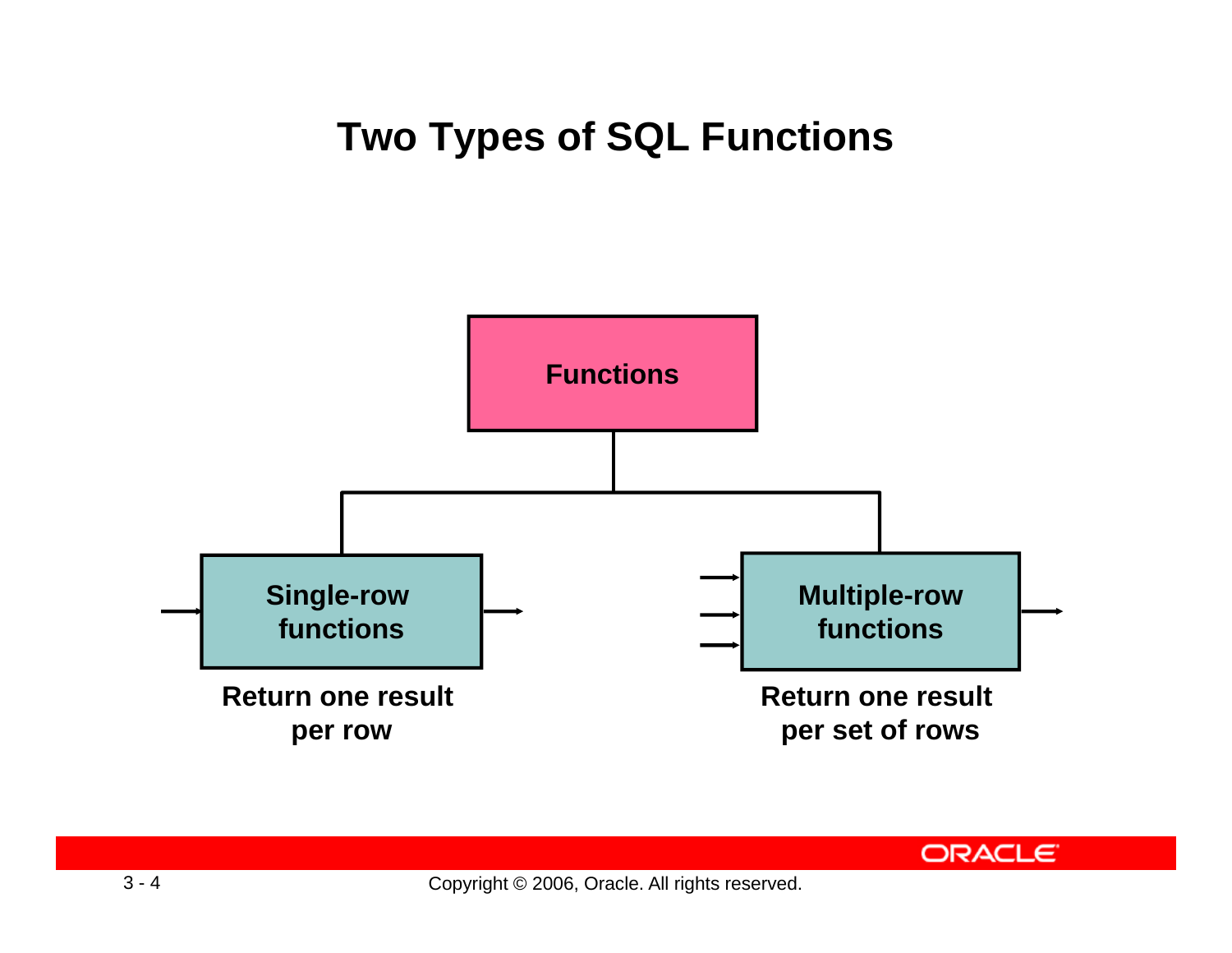## **Single-Row Functions**

**Single -row functions: row**

- •**Manipulate data items**
- **Accept arguments and return one value**
- •**Act on each row that is returned**
- •**Return one result per row**
- •**• May modify the data type**
- **Can be nested**
- $\bullet$  **Accept arguments that can be <sup>a</sup> column or an that expression**

*function\_name* **[(***arg1, arg2,...***)]** *\_*

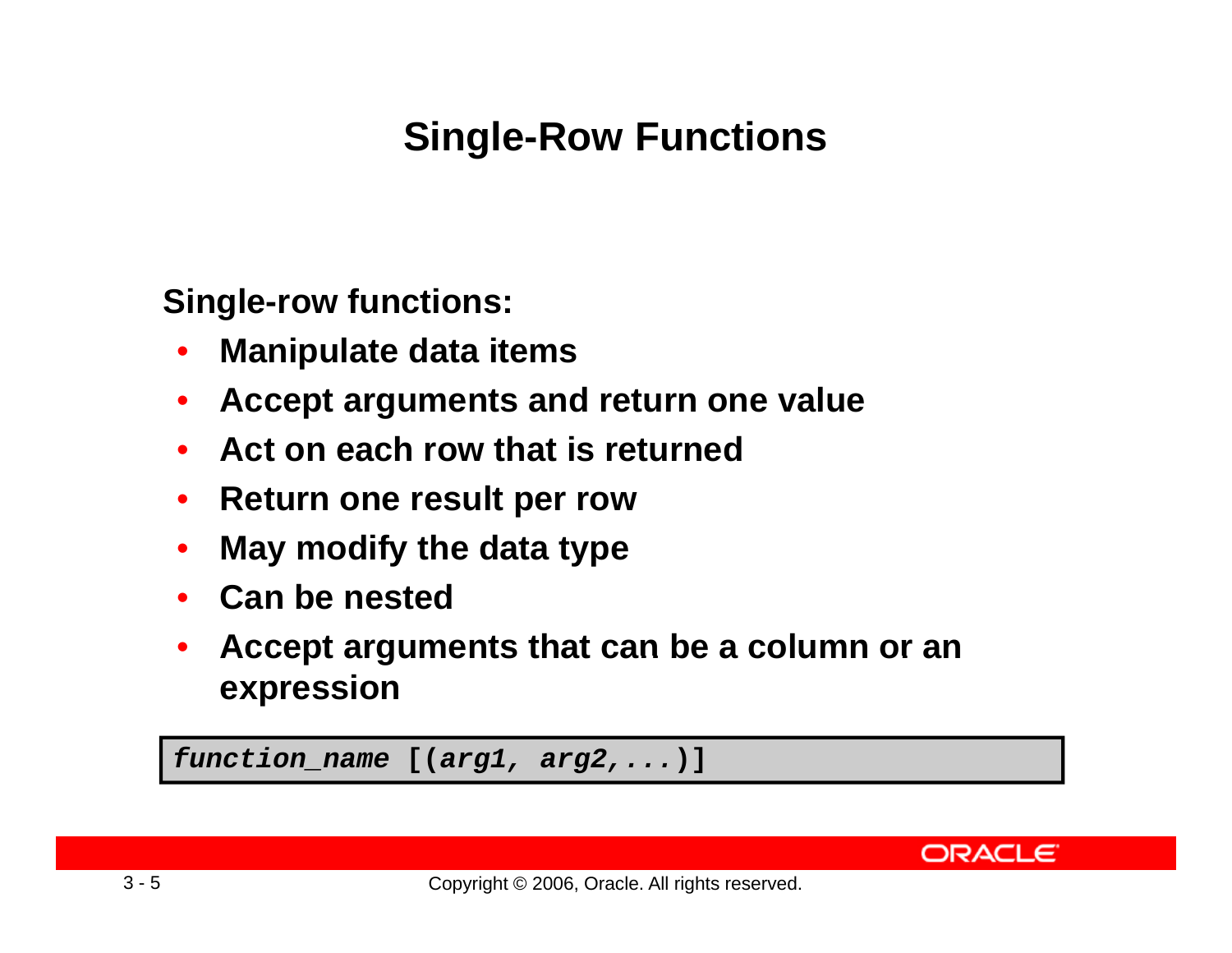## **Single-Row Functions**

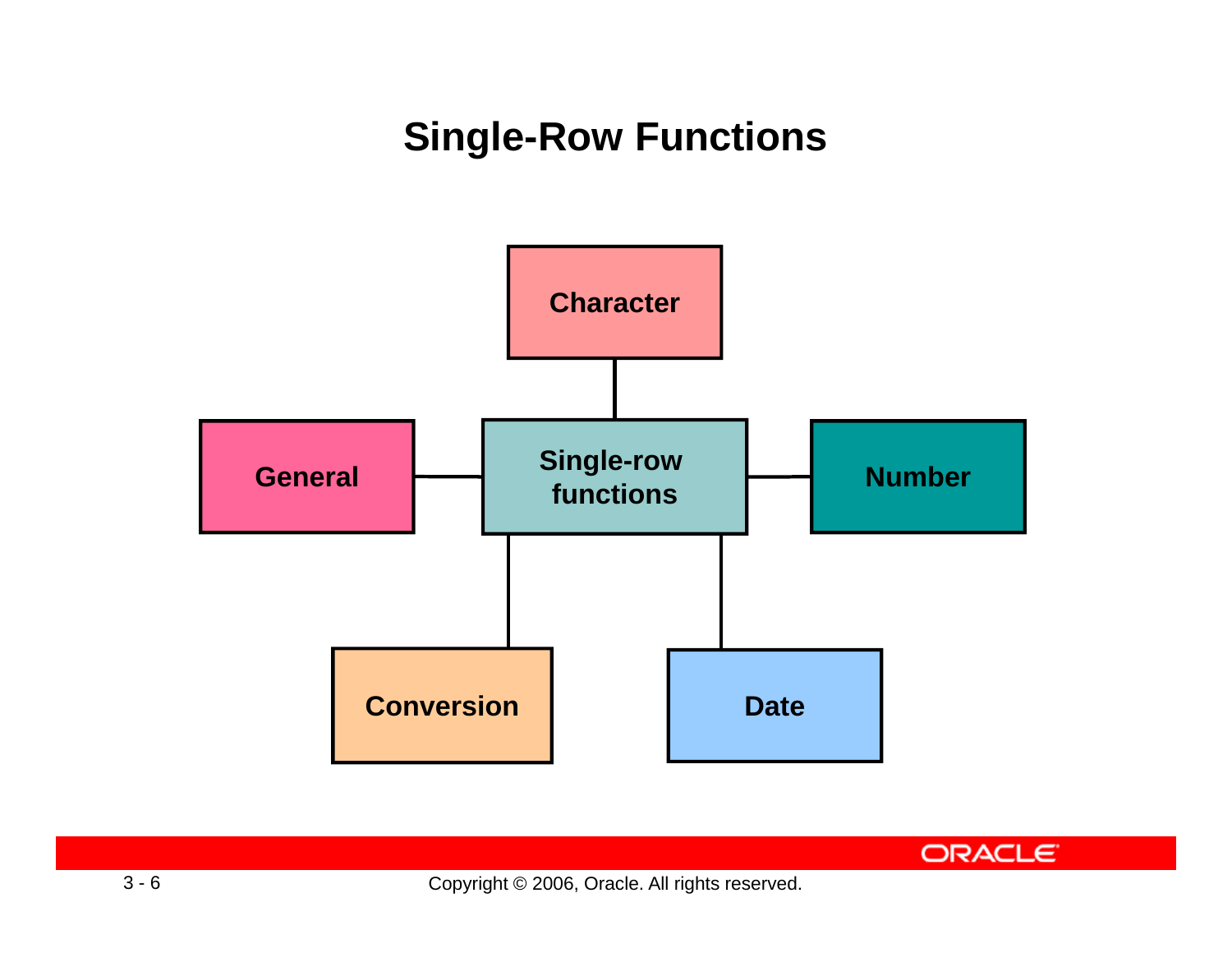## **Character Functions**



Copyright © 2006, Oracle. All rights reserved.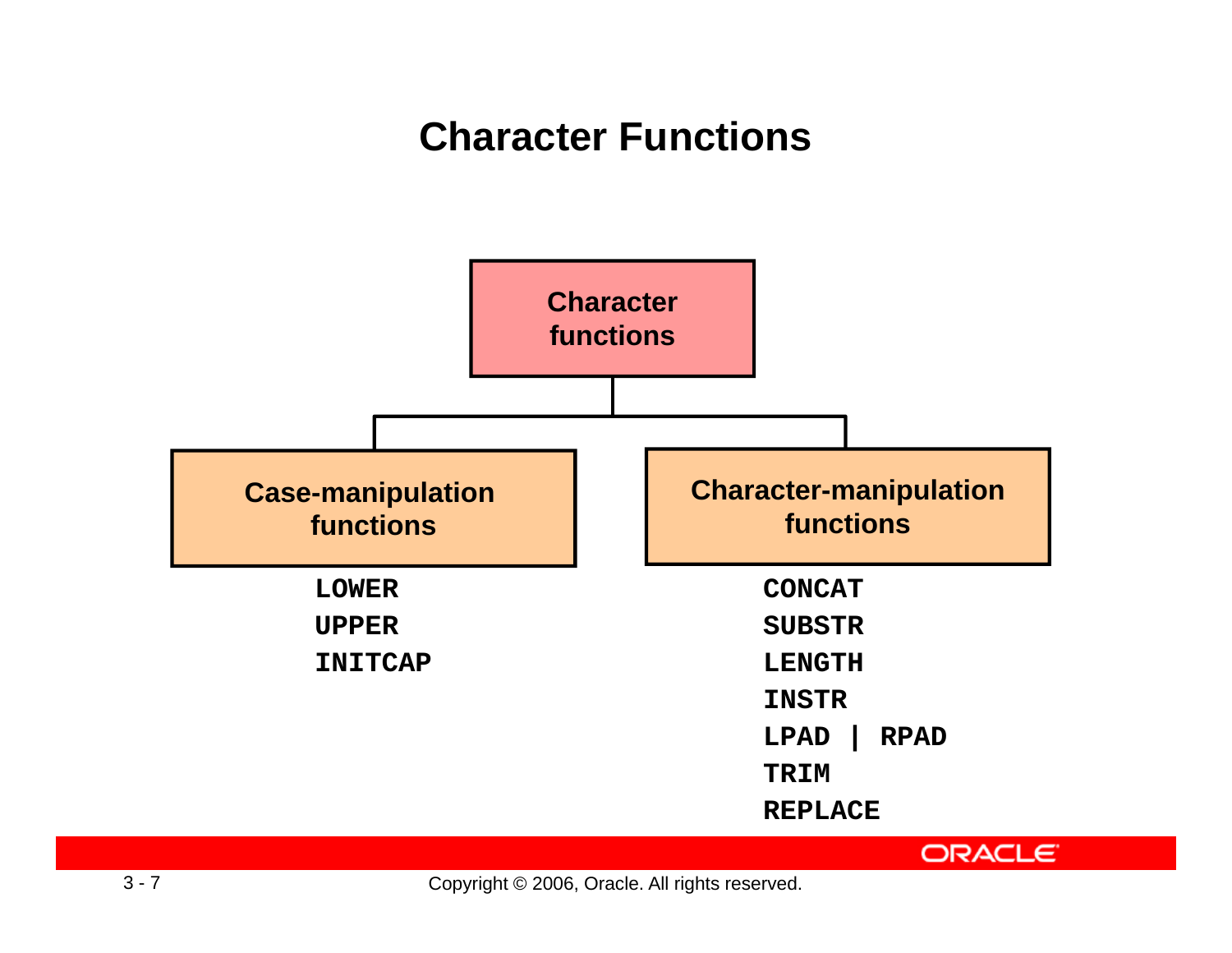## **Character Functions**



Copyright © 2006, Oracle. All rights reserved.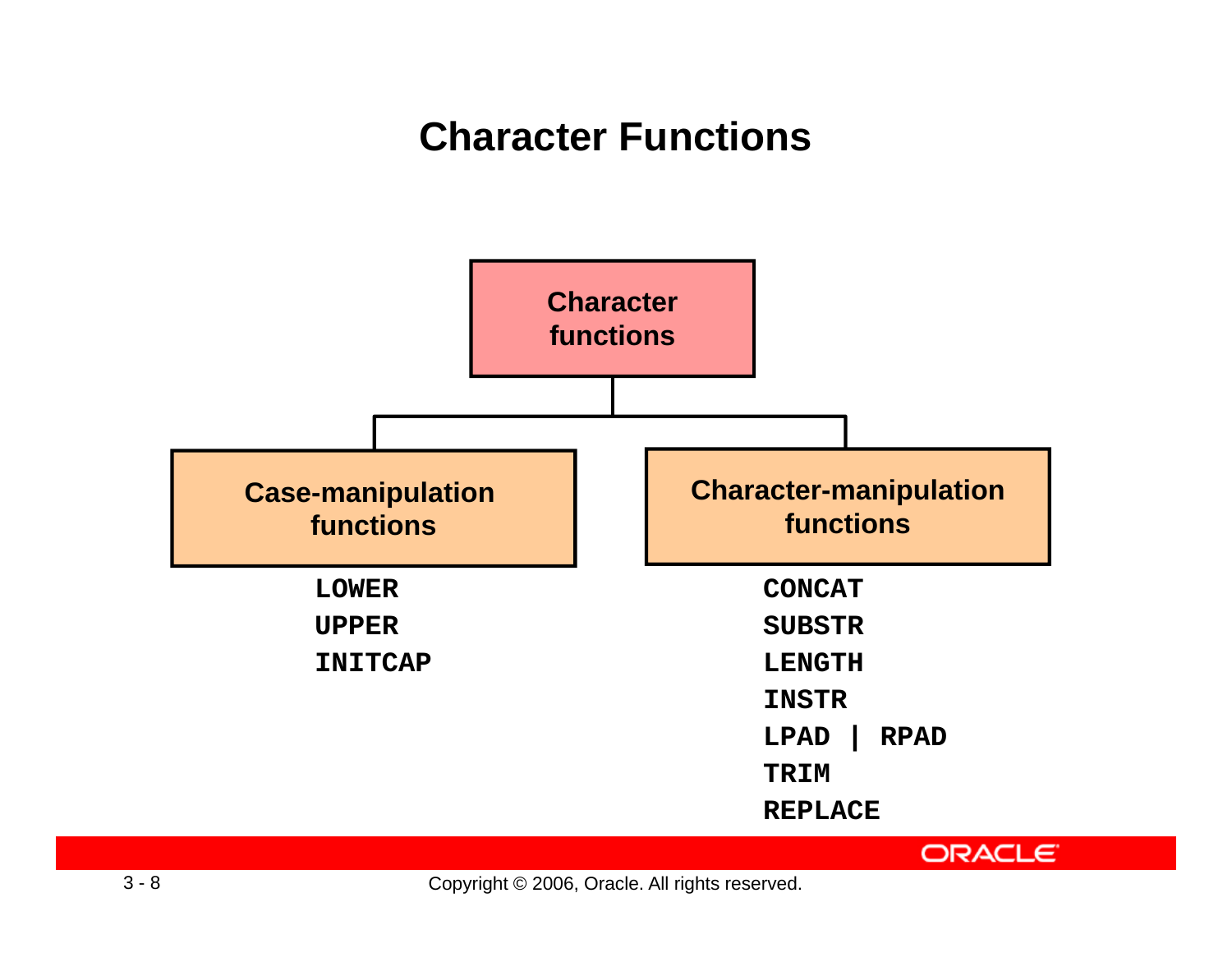### **Case-Manipulation Functions**

#### **These functions convert case for character strings:**

| l Function            | <b>Result</b>     |
|-----------------------|-------------------|
| LOWER('SQL Course')   | sql course        |
| UPPER('SQL Course')   | <b>SQL COURSE</b> |
| INITCAP('SQL Course') | Sql Course        |

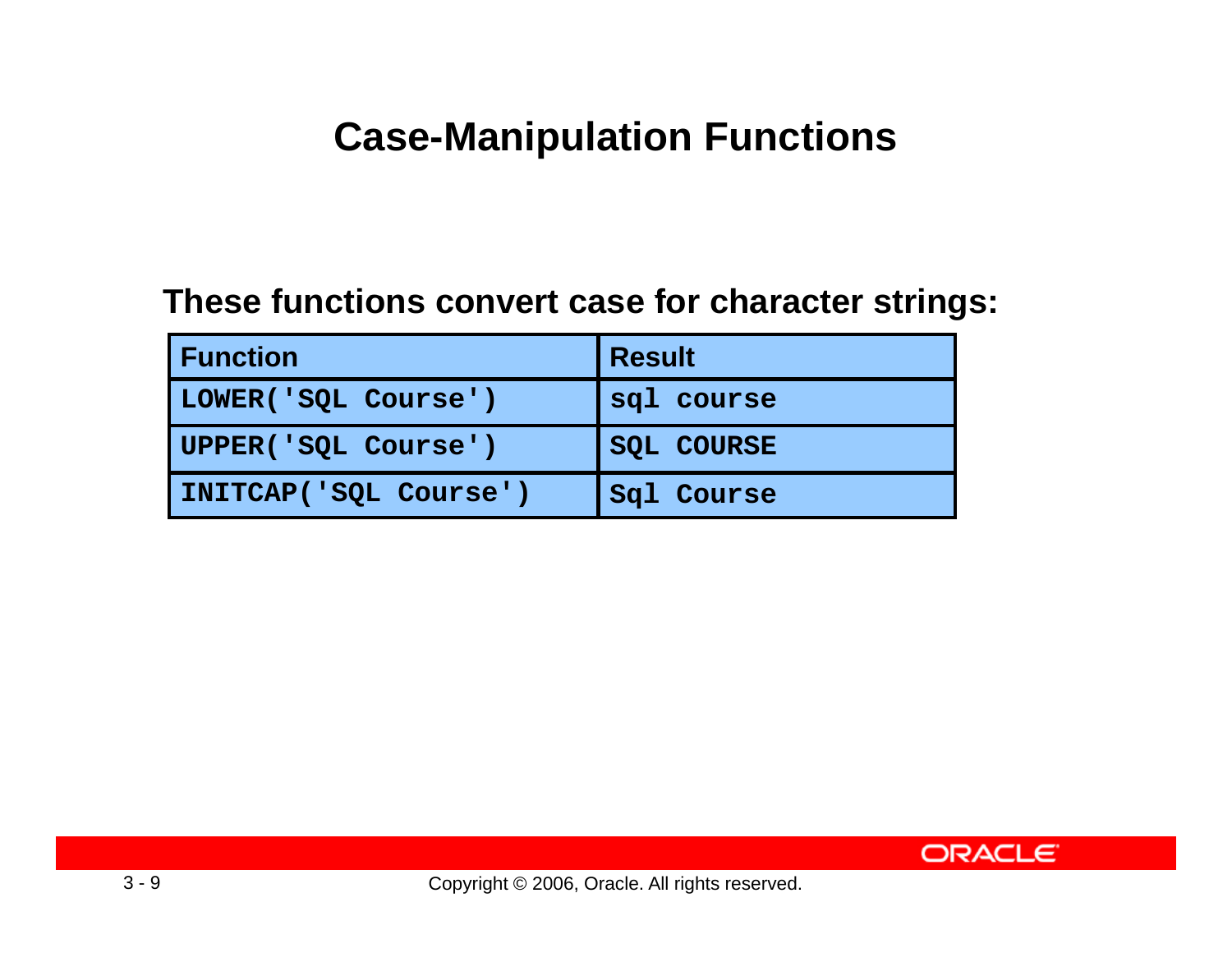### **Using Case-Manipulation Functions**

**Display the employee number name and department number, name, number for employee Higgins:**

| <b>FROM</b>                 | SELECT employee id, last name, department id<br>employees<br>WHERE last_name = 'higgins';<br>no rows selected |
|-----------------------------|---------------------------------------------------------------------------------------------------------------|
| <b>FROM</b><br><b>WHERE</b> | SELECT employee id, last name, department id<br>employees<br>$\vert$ LOWER(last_name) = 'higgins';            |

| <b>ID</b><br>FMPL | <b>NAME</b><br>ID<br>NEPART<br>$\overline{\phantom{a}}$<br>$\overline{\phantom{0}}$ |              |
|-------------------|-------------------------------------------------------------------------------------|--------------|
| 205               | .<br>Hiddins                                                                        | . .<br>- 1 ש |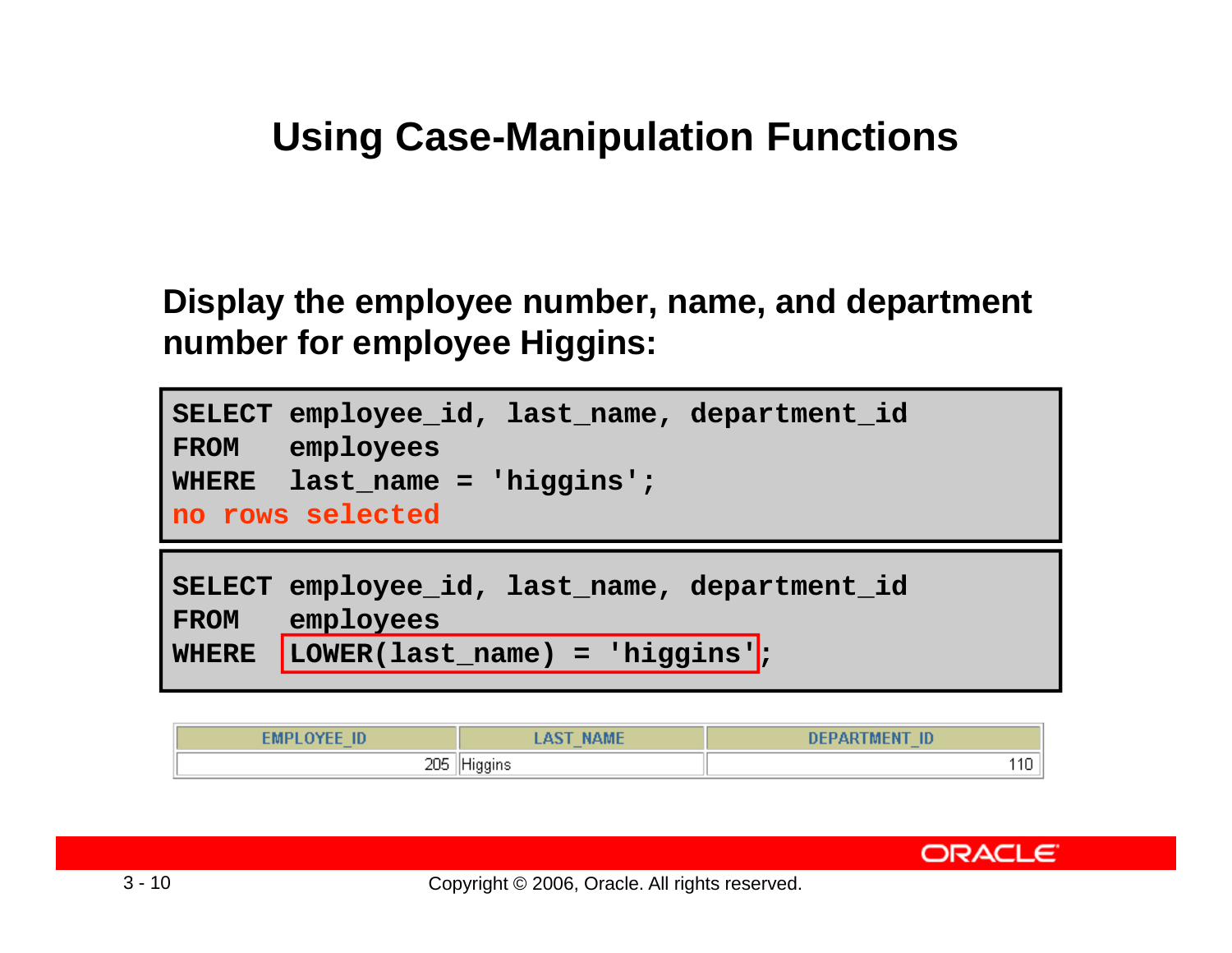#### **Character-Manipulation Functions**

#### **These functions manipulate character strings: manipulate**

| <b>Function</b>                             | <b>Result</b>         |
|---------------------------------------------|-----------------------|
| CONCAT('Hello', 'World')                    | HelloWorld            |
| SUBSTR('HelloWorld', 1, 5)                  | Hello                 |
| LENGTH('HelloWorld')                        | 10                    |
| INSTR('HelloWorld', 'W')                    | 6                     |
| LPAD(salary, 10, '*')                       | *****24000            |
| RPAD(salary, $10,$ $**$ )                   | $24000***$            |
| <b>REPLACE</b><br>('JACK and JUE','J','BL') | <b>BLACK and BLUE</b> |
| TRIM('H' FROM 'HelloWorld')                 | elloWorld             |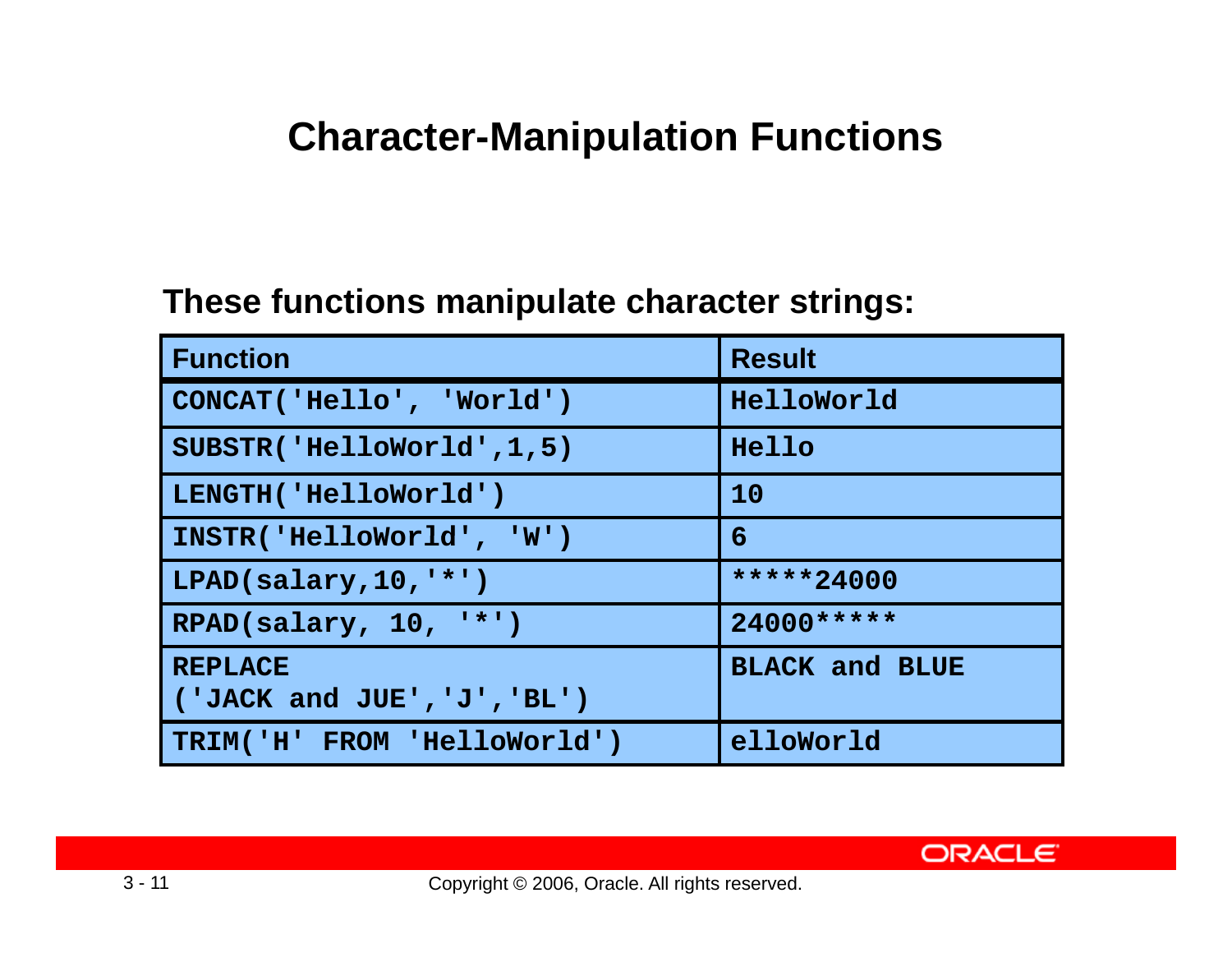#### **Using the Character-Manipulation Functions**

|              | SELECT employee_id, CONCAT(first_name, last_name)<br><b>NAME</b><br>job_id, LENGTH (last_name), |
|--------------|-------------------------------------------------------------------------------------------------|
|              | INSTR(last_name, 'a') "Contains 'a'?"                                                           |
|              |                                                                                                 |
| <b>FROM</b>  | employees                                                                                       |
| <b>WHERE</b> | SUBSTR( $job_id, 4$ ) = 'REP';                                                                  |

| <b>EMPLOYEE ID</b> | <b>NAME</b>        | JOB ID | <b>LENGTH(LAST NAME)</b> | <b>Contains 'a'?</b> |
|--------------------|--------------------|--------|--------------------------|----------------------|
|                    | 174 EllenAbel      | SA_REP |                          |                      |
|                    | 176 JonathonTaylor | SA_REP | 61                       |                      |
|                    | 178 KimberelyGrant | SA_REP | 51                       |                      |
|                    | 202 PatFay         | MK_REP | 31                       |                      |
|                    |                    |        |                          |                      |

Copyright © 2006, Oracle. All rights reserved.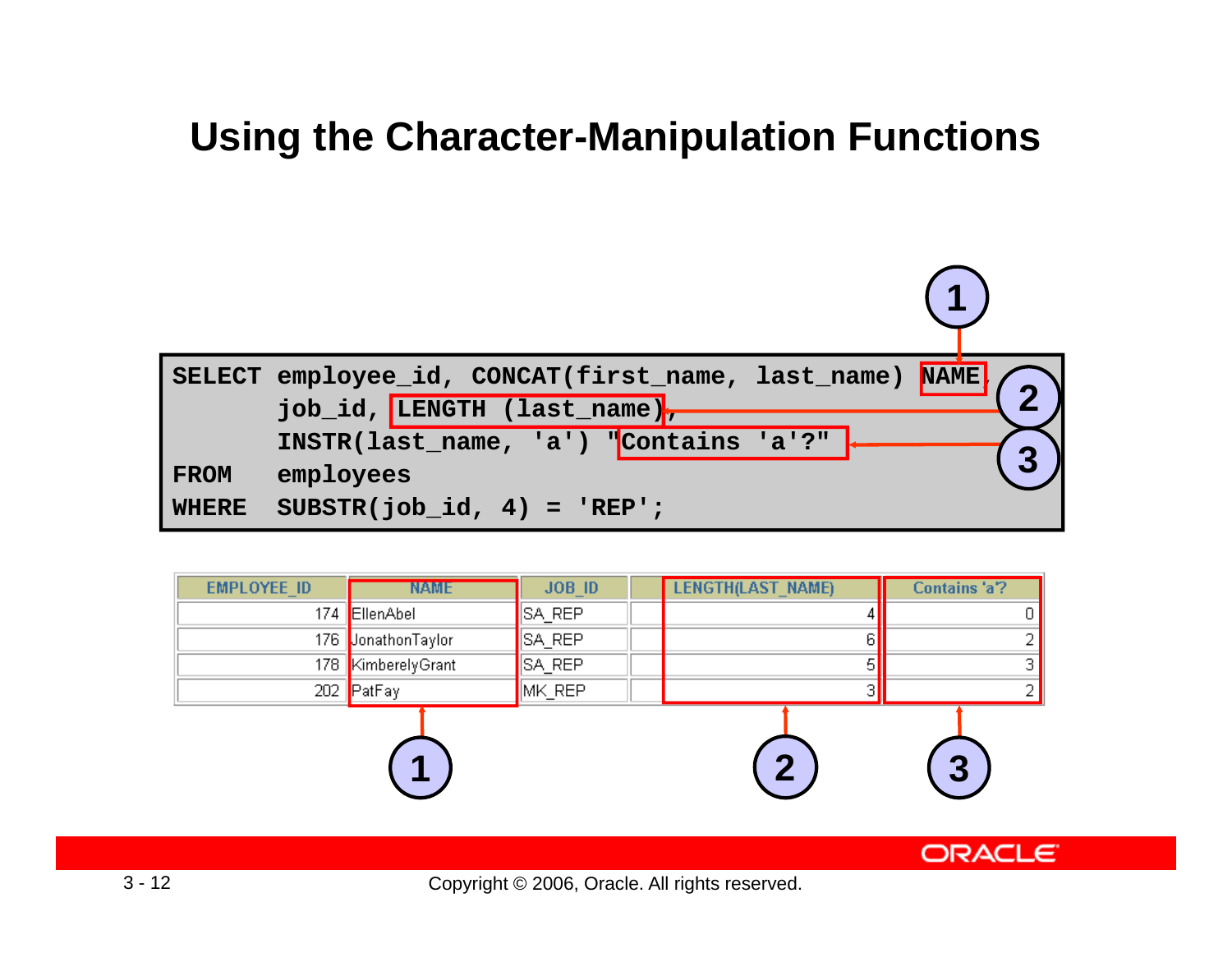## **Number Functions**

- •**ROUND: Rounds value to specified decimal**
- $\bullet$ **TRUNC: Truncates value to specified decimal**
- $\bullet$ **MOD: Returns remainder of division**

| <b>Function</b>   | <b>Result</b> |
|-------------------|---------------|
| ROUND (45.926, 2) | 45.93         |
| TRUNC(45.926, 2)  | 45.92         |
| MOD(1600, 300)    | 100           |

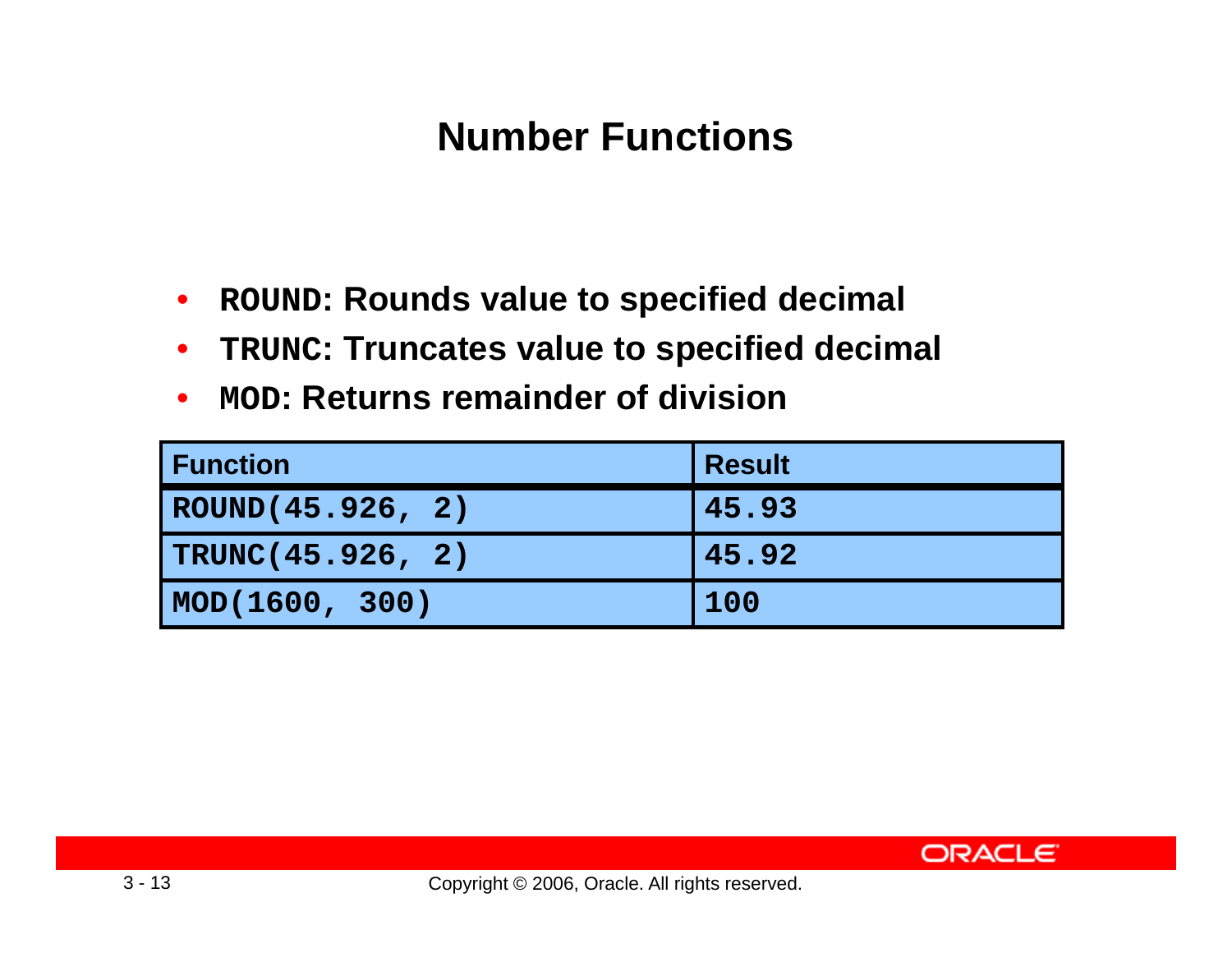#### **Using the ROUND Function**



**DUAL is a dummy table that you can use to view results from functions and calculations.**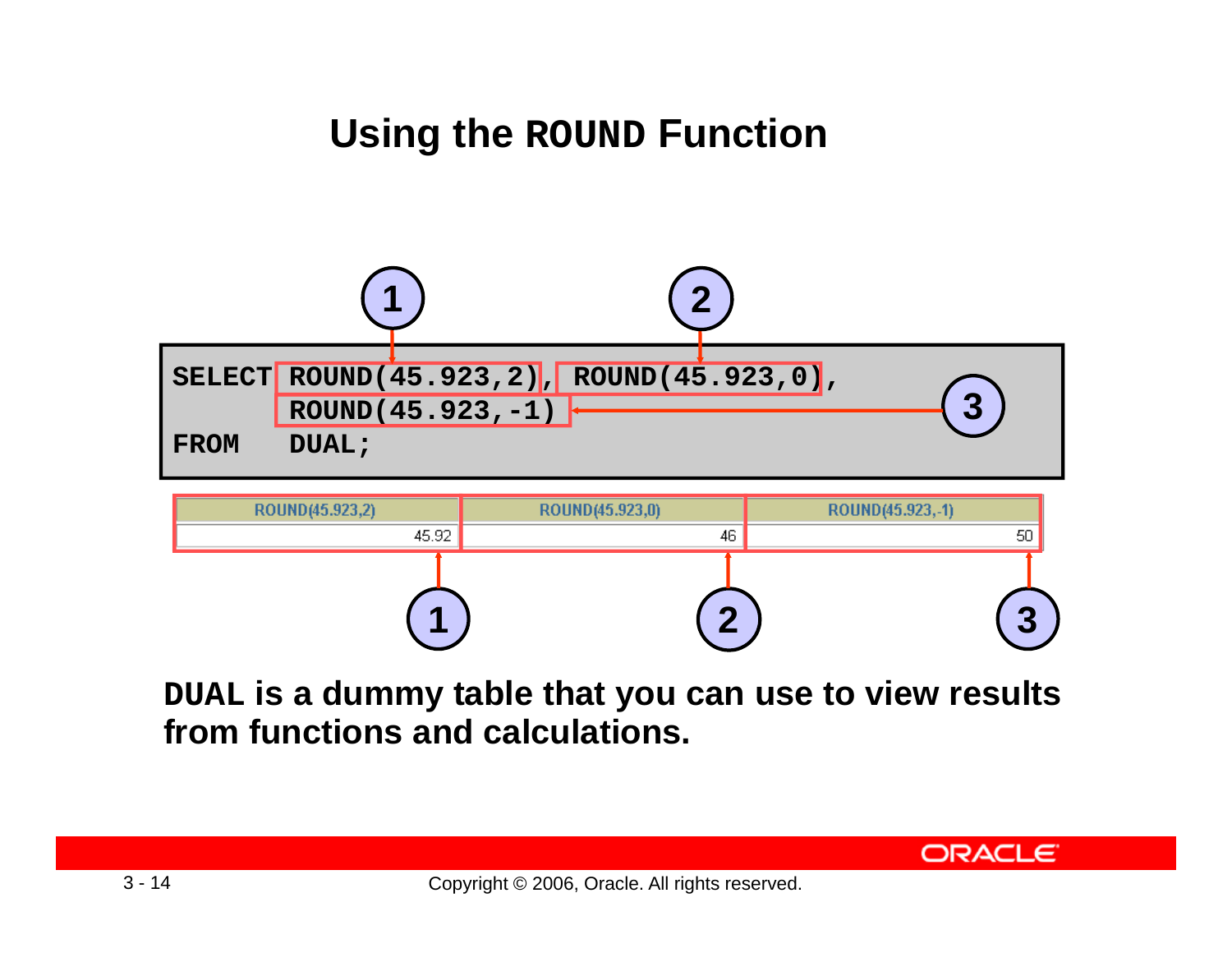#### **Using the TRUNC Function**



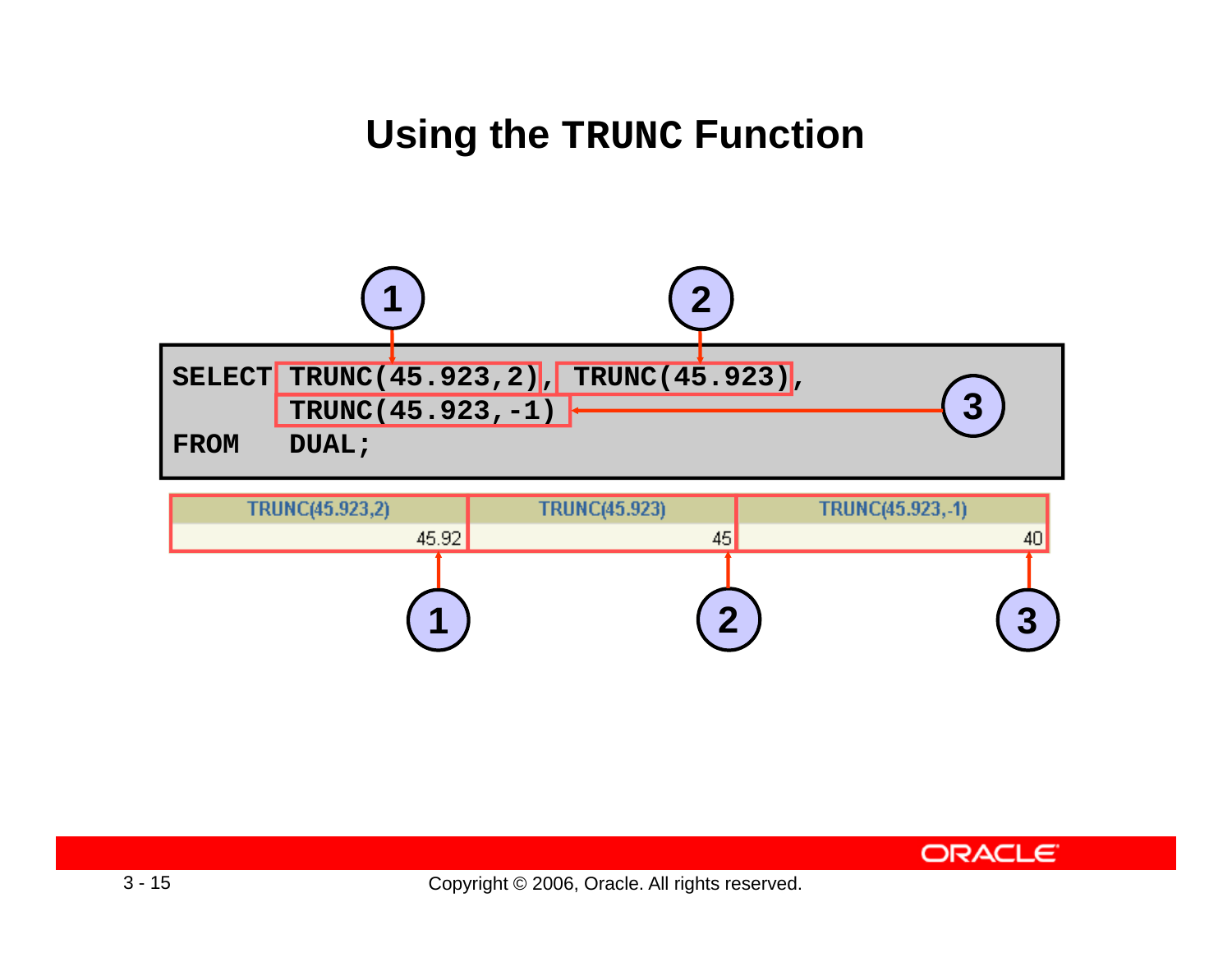## **Using the MOD Function**

**For all employees with job title of Sales Representative Representative, calculate the remainder of the salary after it is divided by 5,000.**

| SELECT last_name, salary, MOD(salary, 5000) |  |  |
|---------------------------------------------|--|--|
| FROM employees                              |  |  |
| WHERE job id = 'SA REP';                    |  |  |

| <b>NAME</b><br><b>AST</b> | <b>SALARY</b> | MOD(SALARY,5000) |
|---------------------------|---------------|------------------|
| Abel                      | 11000         | 1000             |
| Taylor                    | 8600          | 3600             |
| Grant                     | 7000          | 2000             |

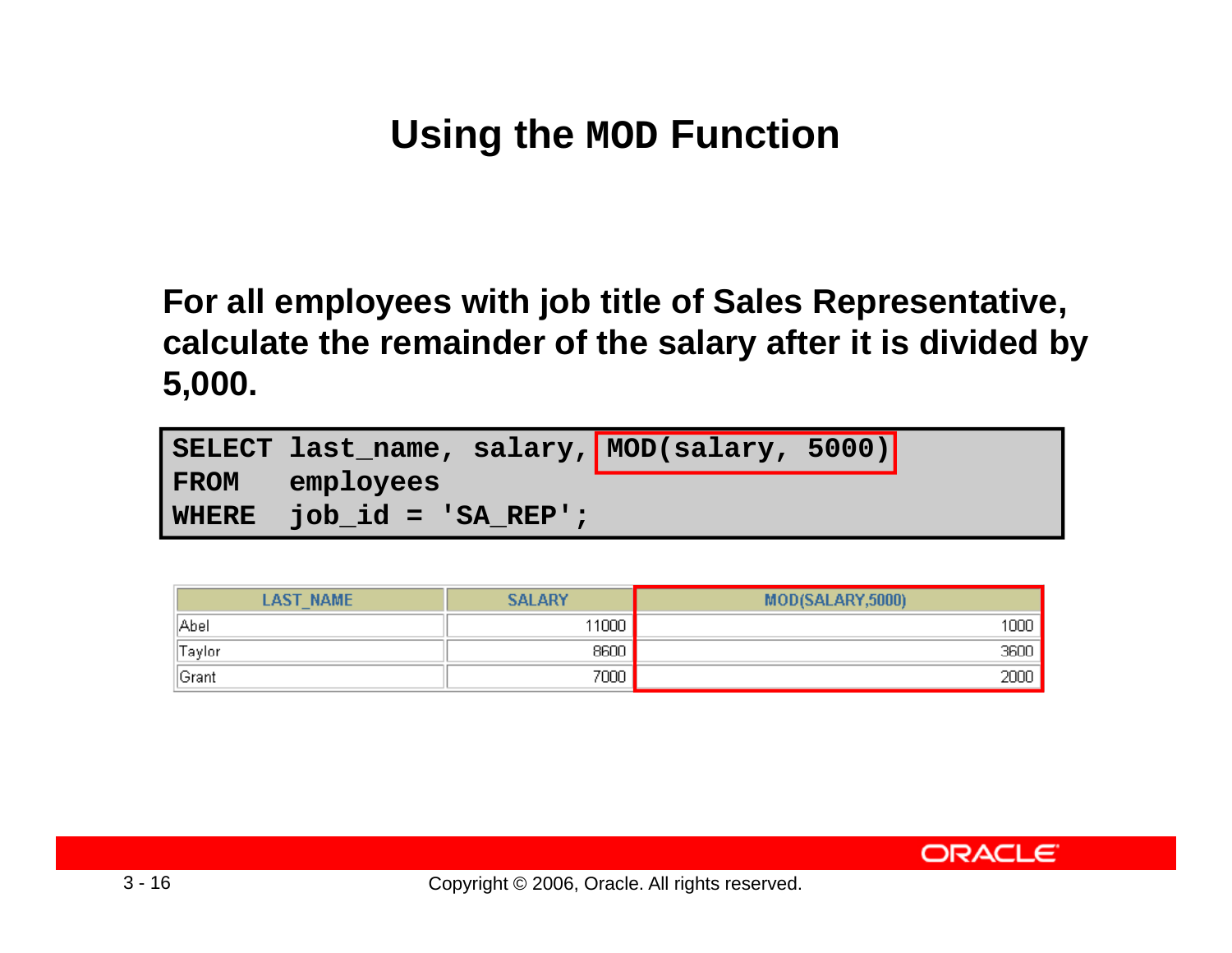## **Working with Dates**

- • **The Oracle database stores dates in an internal numeric f t t th d h i t d format: century, year, month, day, hours, minutes, and seconds.**
- $\bullet$  **The default date display format is DD-MON-RR.**
	- – **Enables you to store 21st 21st-century dates in the century the 20th century by specifying only the last two digits of the year**
	- **Enables you to store 20th-century dates in the 20th century 21st century in the same way**

| <b>FROM</b><br><b>WHERE</b> | SELECT last_name, hire_date<br>employees<br>hire_date < $'01$ -FEB-88'; |                  |
|-----------------------------|-------------------------------------------------------------------------|------------------|
|                             | <b>LAST NAME</b>                                                        | <b>HIRE DATE</b> |
| King                        |                                                                         | 17-JUN-87        |
| Whalen                      |                                                                         | 17-SEP-87        |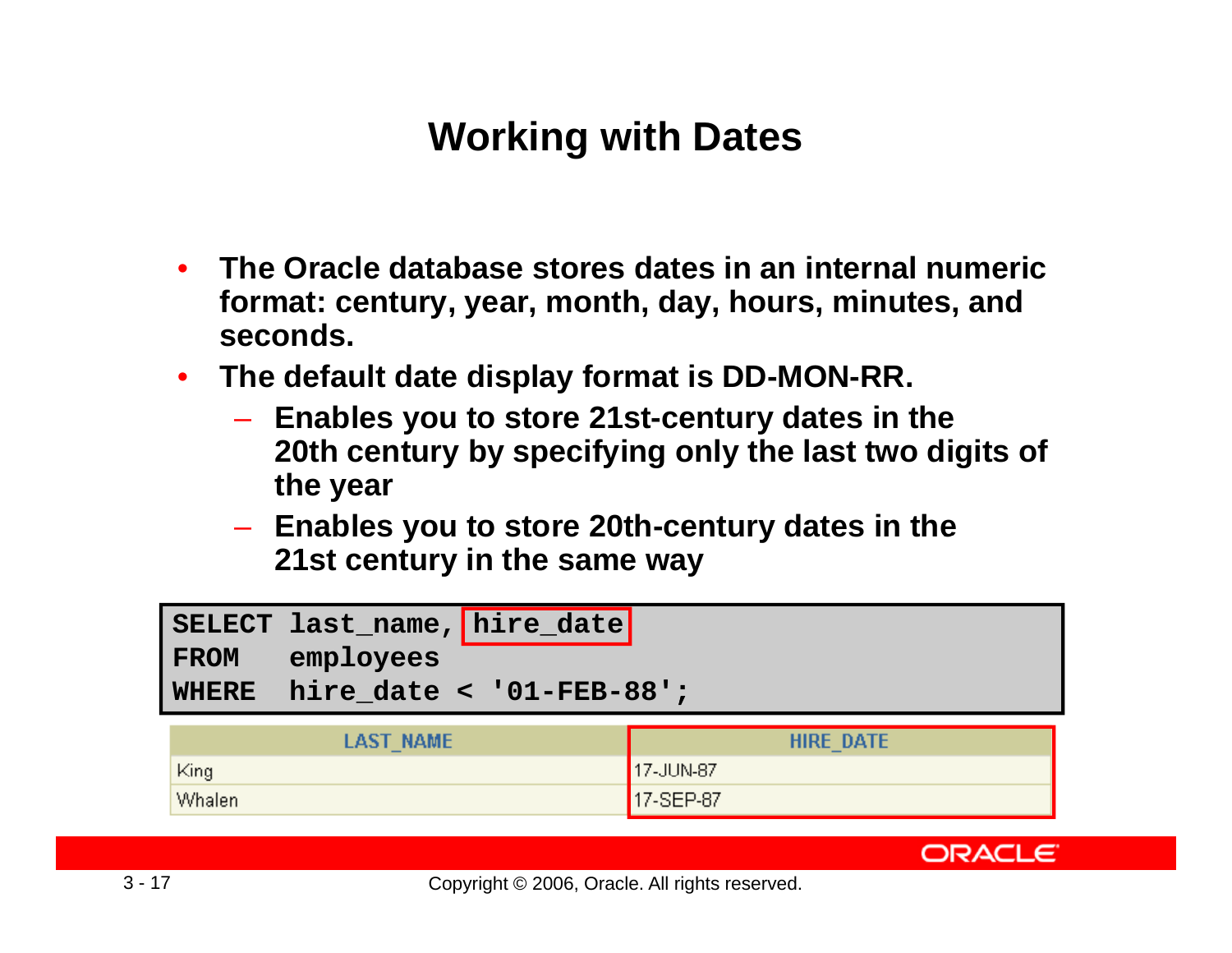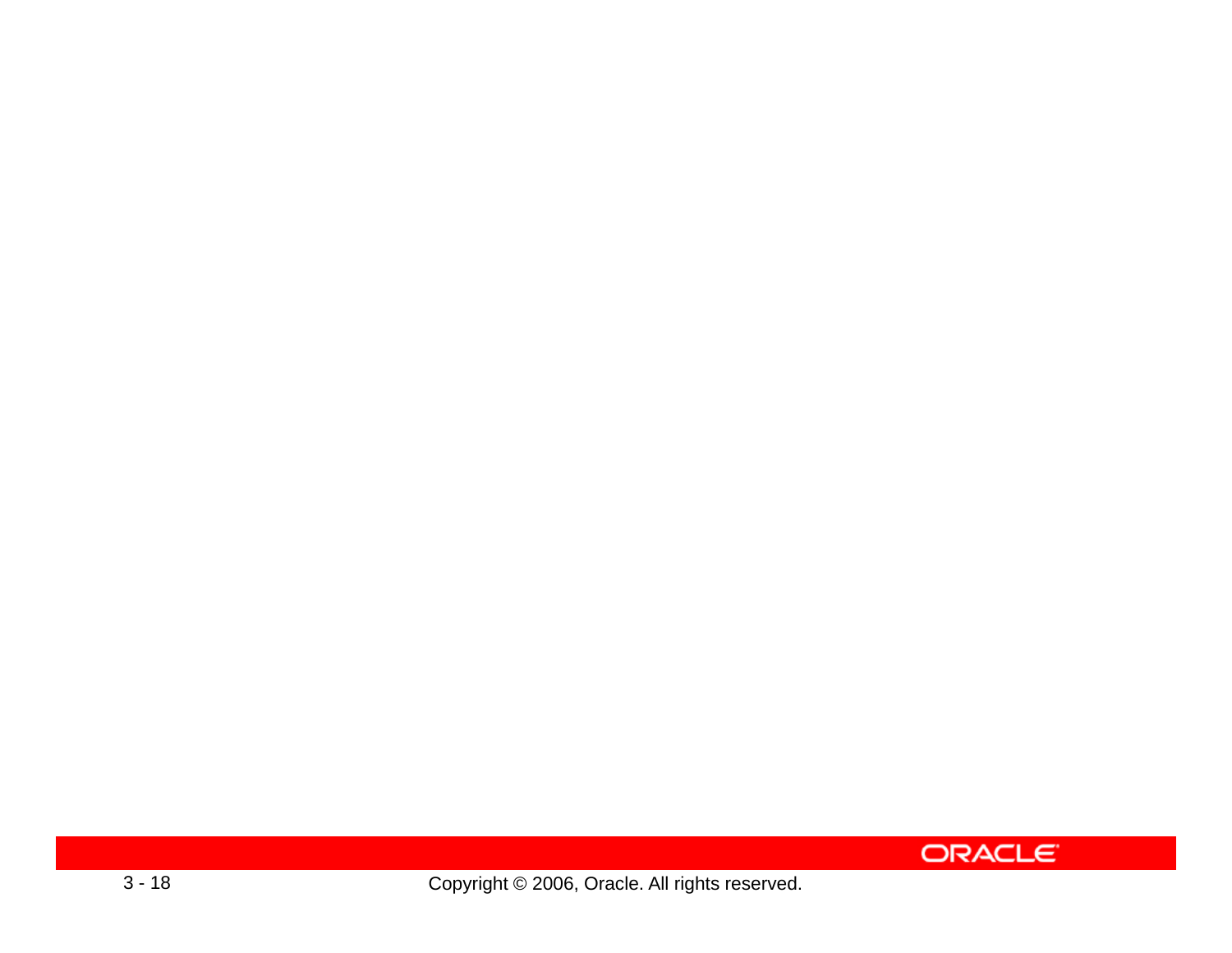## **Working with Dates**

#### **SYSDATE is a function that returns:**

- $\bullet$ **Date**
- $\bullet$ **Time**

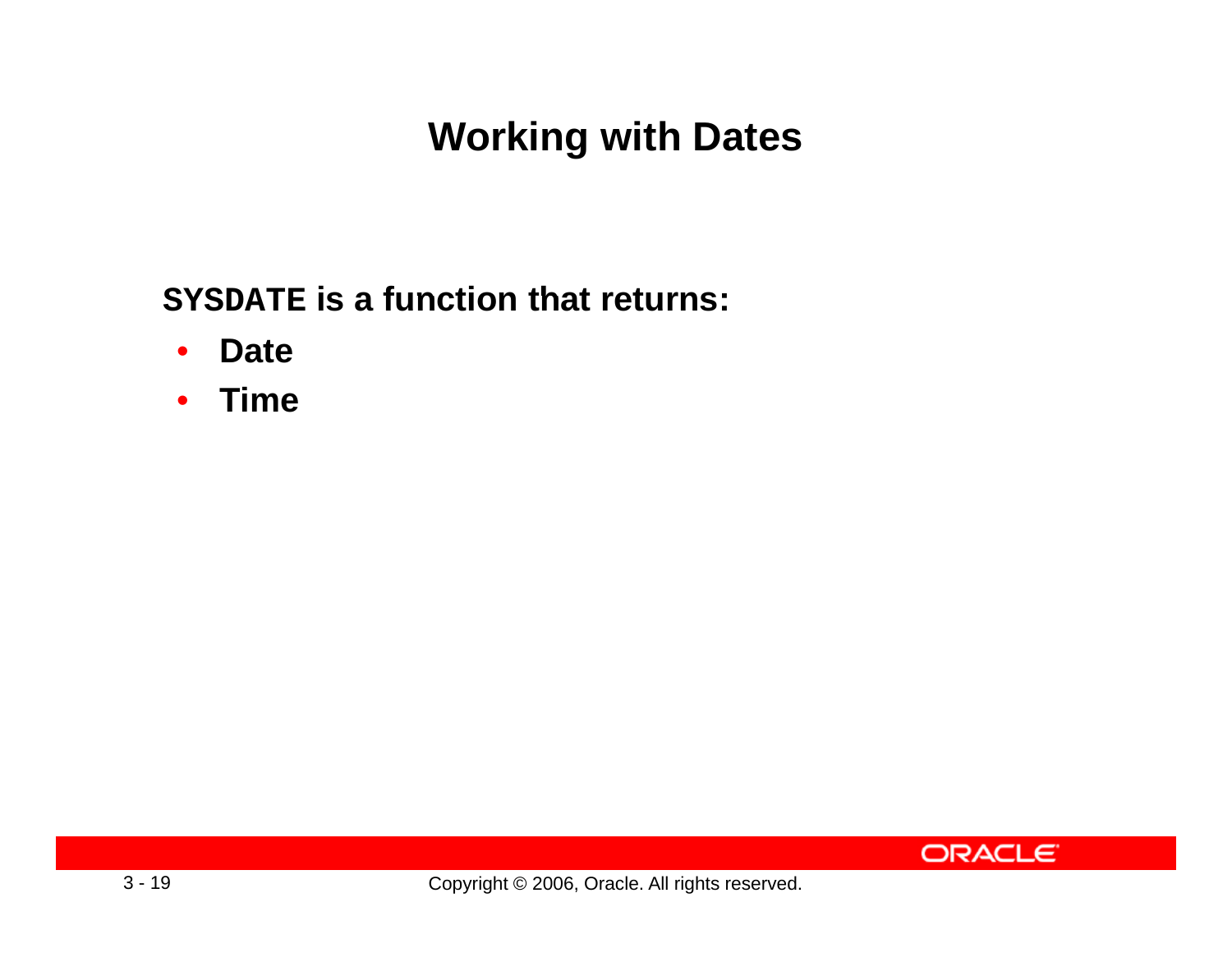## **Arithmetic with Dates**

- **Add or subtract a number to or from a date for a resultant date value.**
- **Subtract two dates to find the number of days between those dates.**
- **Add hours to a date by dividing the number of hours by 24.**

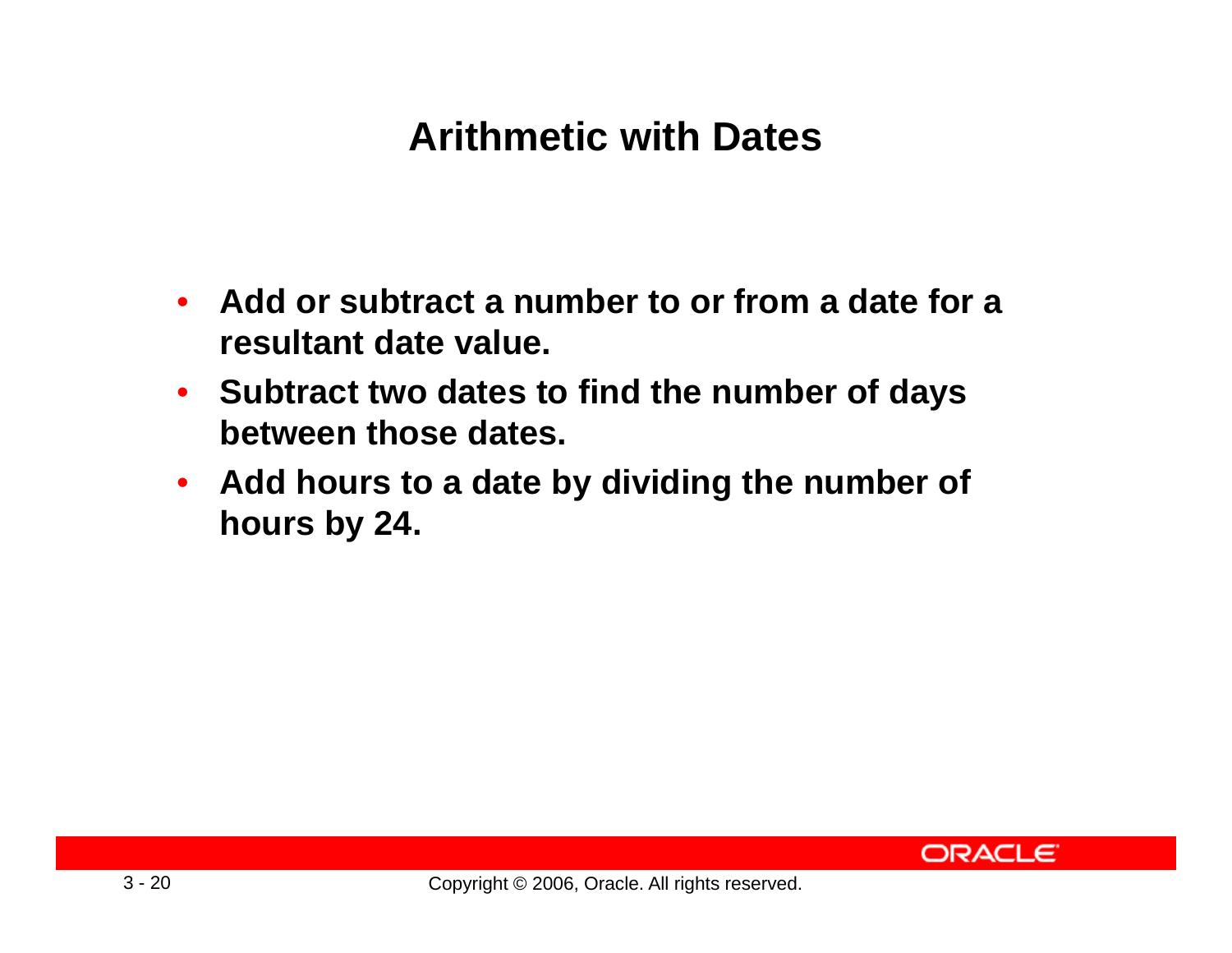## **Using Arithmetic Operators ith D t with a tes**

|                              | SELECT last_name, (SYSDATE-hire_date)/7 AS WEEKS |  |
|------------------------------|--------------------------------------------------|--|
| FROM employees               |                                                  |  |
| WHERE department id = $90$ ; |                                                  |  |

| LAST NAME | <b>WEEKS</b> |  |
|-----------|--------------|--|
| King      | 744.245395   |  |
| Kochhar   | 626.102538 M |  |
| ∥De Haan  | 453.245395   |  |

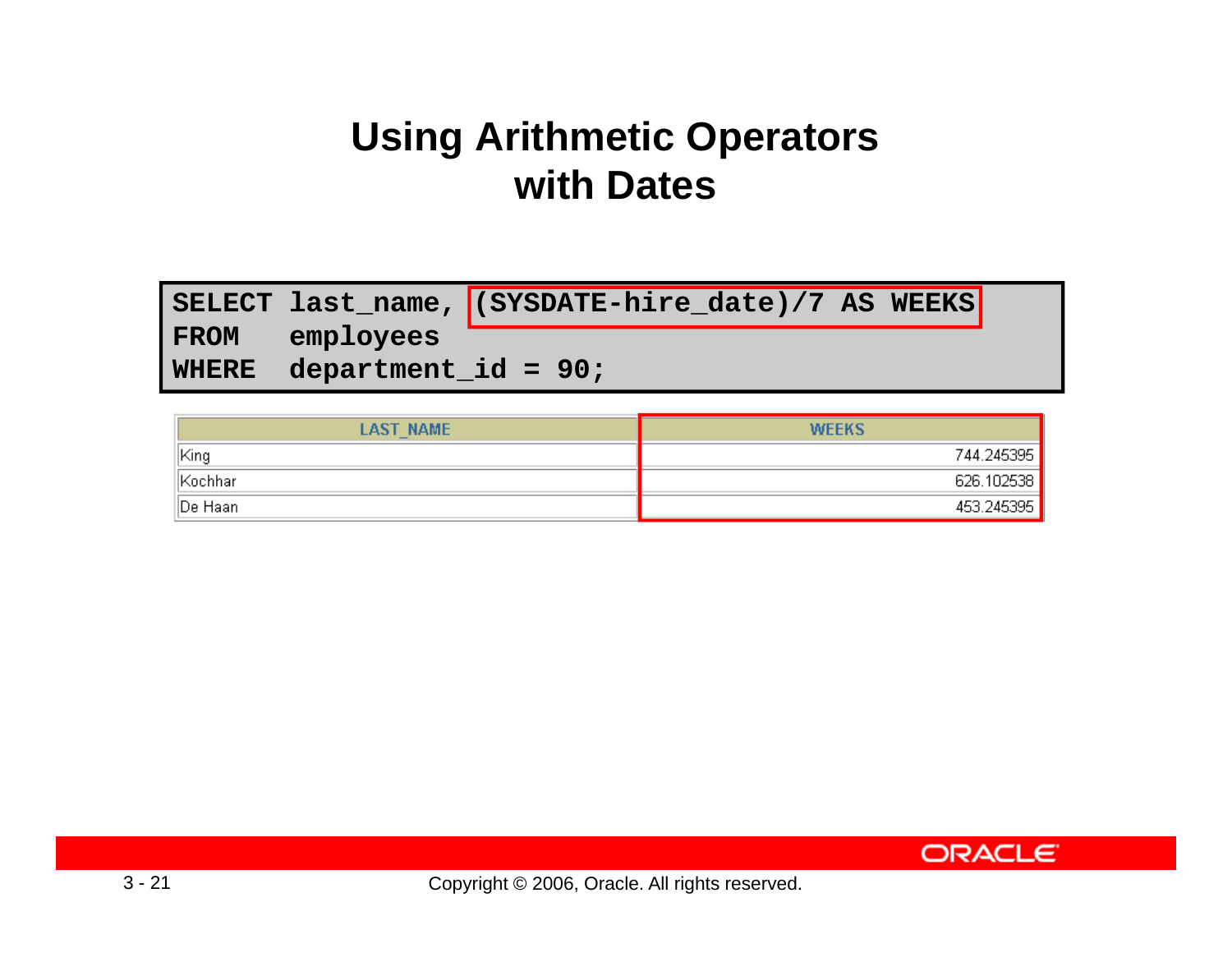### **Date Functions**

| <b>Function</b>   | <b>Result</b>                             |
|-------------------|-------------------------------------------|
| MONTHS BETWEEN    | <b>Number of months between two dates</b> |
| <b>ADD MONTHS</b> | Add calendar months to date               |
| NEXT DAY          | Next day of the date specified            |
| <b>LAST DAY</b>   | Last day of the month                     |
| <b>ROUND</b>      | <b>Round date</b>                         |
| <b>TRUNC</b>      | <b>Truncate date</b>                      |

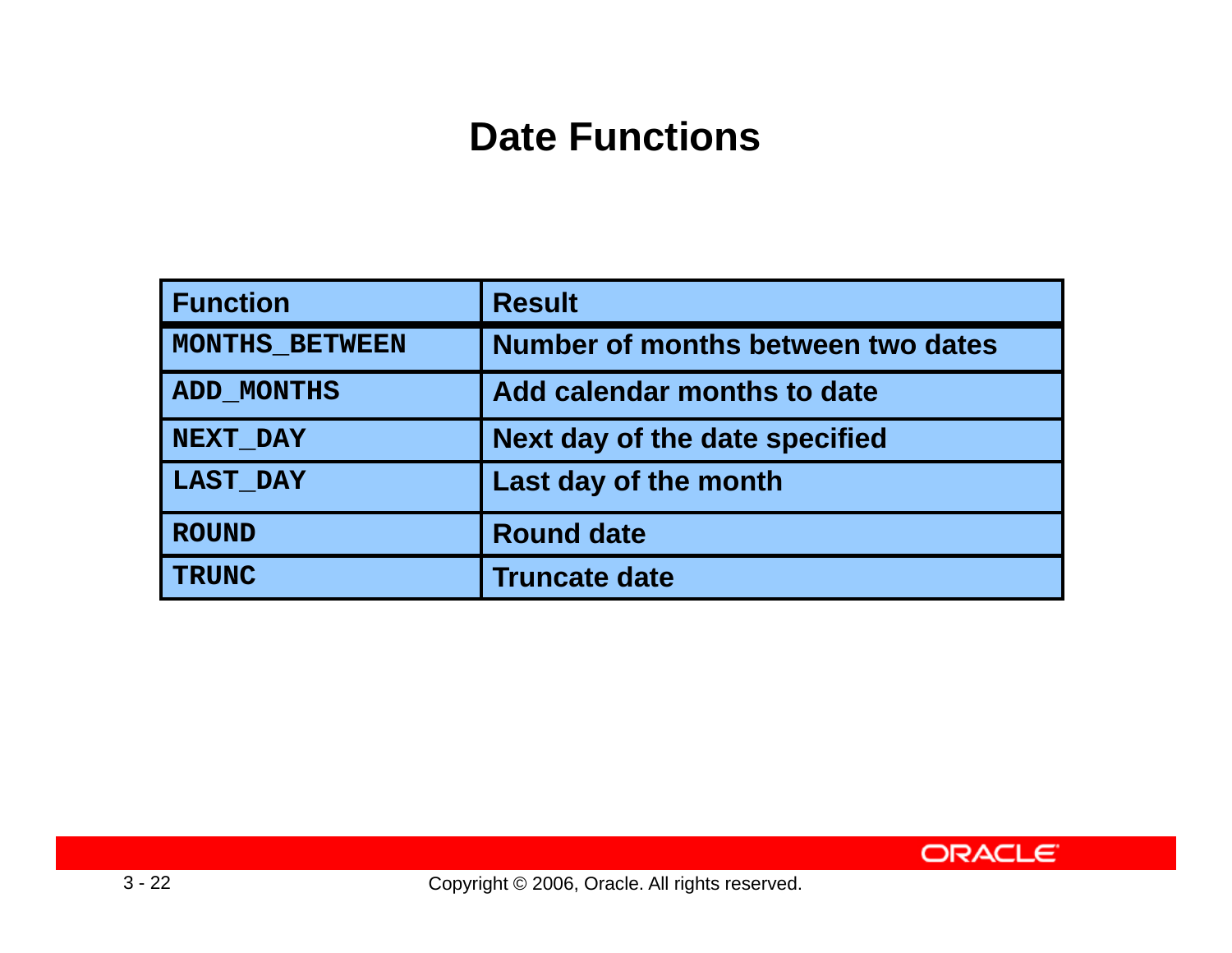## **Using Date Functions**

| <b>Function</b>                       | <b>Result</b>     |
|---------------------------------------|-------------------|
| MONTHS BETWEEN                        | 19.6774194        |
| $(101-SEP-95', 11-JAN-94')$           |                   |
| ADD_MONTHS ('11-JAN-94',6)            | $'11 - JUL - 94'$ |
| $(101-SEP-95', 'FRIDAY')$<br>NEXT DAY | $'08 - SEP - 95'$ |
| LAST DAY<br>$(101 - FEB - 95)$        | '28-FEB-95'       |

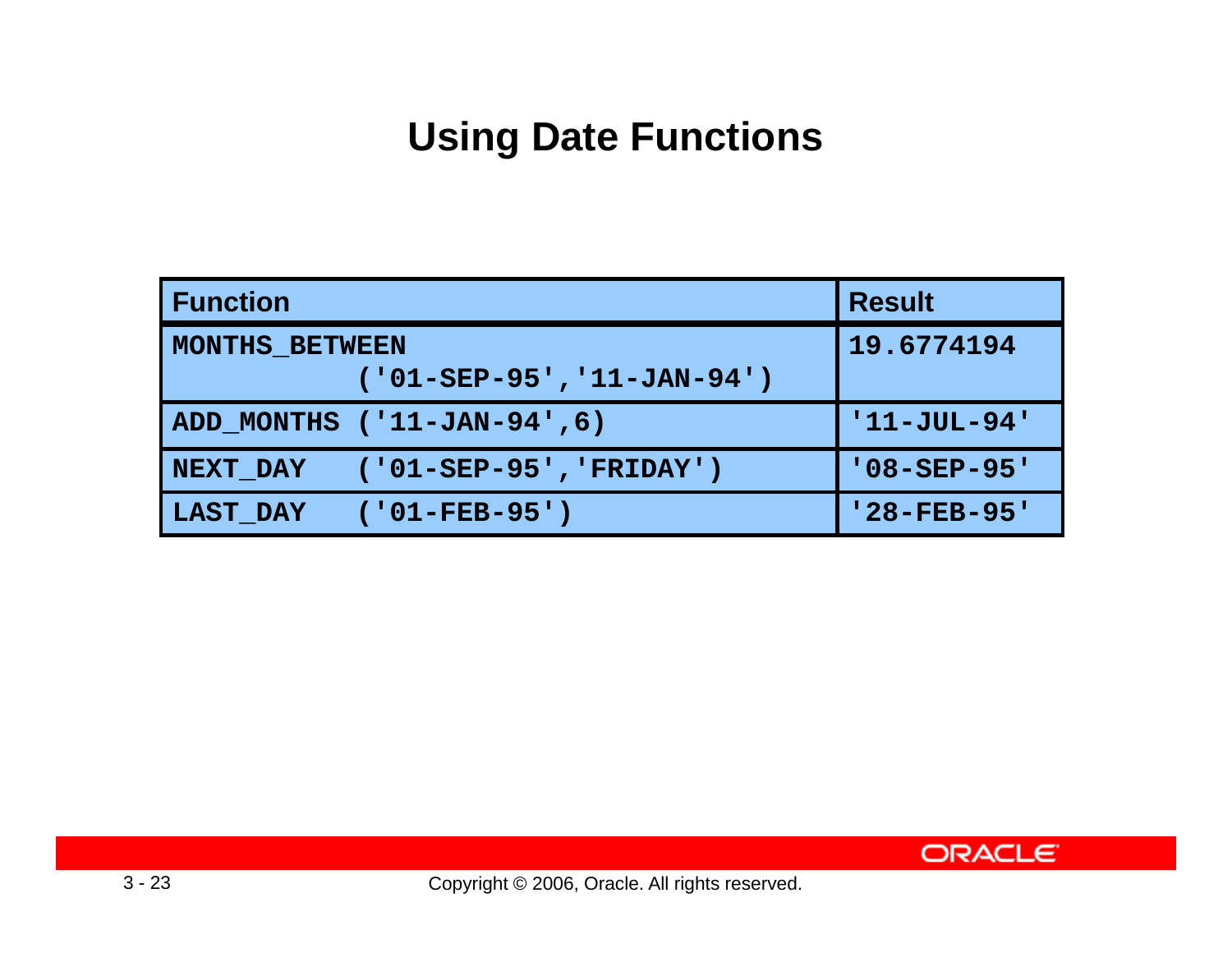## **Using Date Functions**

#### **Assume SYSDATE '25 SYSDATE = -JUL -03':**

| <b>Function</b>          | <b>Result</b>   |
|--------------------------|-----------------|
| ROUND (SYSDATE, 'MONTH') | $01 - AUG - 03$ |
| ROUND (SYSDATE, 'YEAR')  | $01-JAN-04$     |
| TRUNC(SYSDATE, 'MONTH')  | $01-JUL-03$     |
| TRUNC(SYSDATE, 'YEAR')   | $01-JAN-03$     |